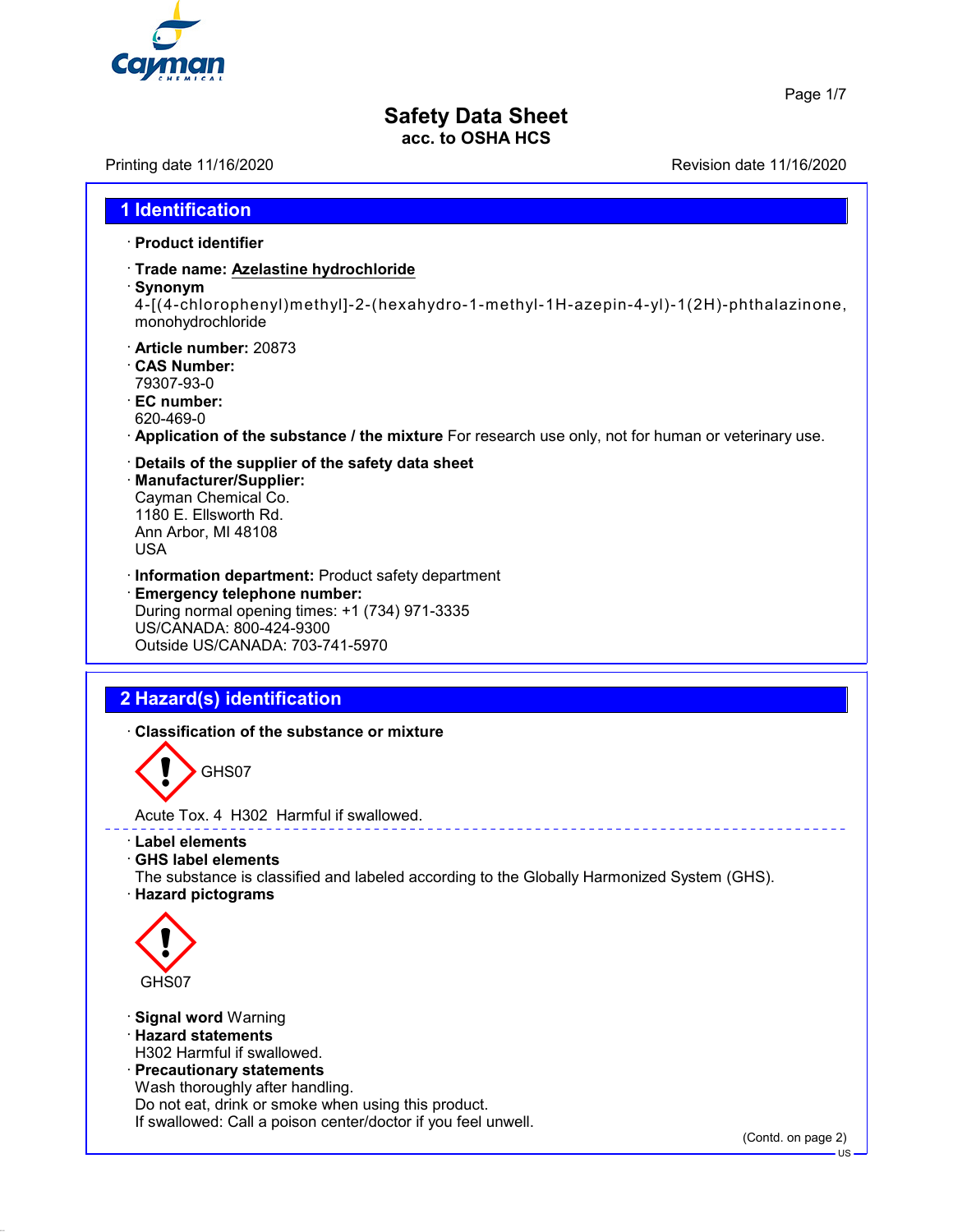Printing date 11/16/2020 **Review Accord 2012** Revision date 11/16/2020

#### **Trade name: Azelastine hydrochloride**

(Contd. from page 1)

Rinse mouth. Dispose of contents/container in accordance with local/regional/national/international regulations.

- · **Classification system:**
- · **NFPA ratings (scale 0 4)**

2 0  $\overline{\mathbf{0}}$ 

 $Health = 2$  $Fire = 0$ Reactivity =  $0$ 

#### · **HMIS-ratings (scale 0 - 4)**

**HEALTH FIRE** REACTIVITY  $\boxed{0}$  Reactivity = 0  $\frac{2}{3}$  Health = 2  $\boxed{0}$  $Fire = 0$ 

#### · **Other hazards**

· **Results of PBT and vPvB assessment**

- · **PBT:** Not applicable.
- · **vPvB:** Not applicable.

## **3 Composition/information on ingredients**

- · **Chemical characterization: Substances**
- · **CAS No. Description** 79307-93-0 Azelastine hydrochloride · **Identification number(s)**
- · **EC number:** 620-469-0

## **4 First-aid measures**

· **Description of first aid measures**

· **General information:** Symptoms of poisoning may even occur after several hours; therefore medical observation for at least 48 hours after the accident.

- · **After inhalation:** Supply fresh air; consult doctor in case of complaints.
- · **After skin contact:** Generally the product does not irritate the skin.
- · **After eye contact:** Rinse opened eye for several minutes under running water.
- · **After swallowing:** Immediately call a doctor.
- · **Information for doctor:**
- · **Most important symptoms and effects, both acute and delayed** May cause anemia, cough, CNS depression, drowsiness, headache, heart damage, lassitude (weakness, exhaustion), liver damage, narcosis, reproductive effects, teratogenic effects. No further relevant information available.
- · **Indication of any immediate medical attention and special treatment needed** No further relevant information available.

## **5 Fire-fighting measures**

- · **Extinguishing media**
- · **Suitable extinguishing agents:**
- Use fire fighting measures that suit the environment.
- A solid water stream may be inefficient.

(Contd. on page 3)

US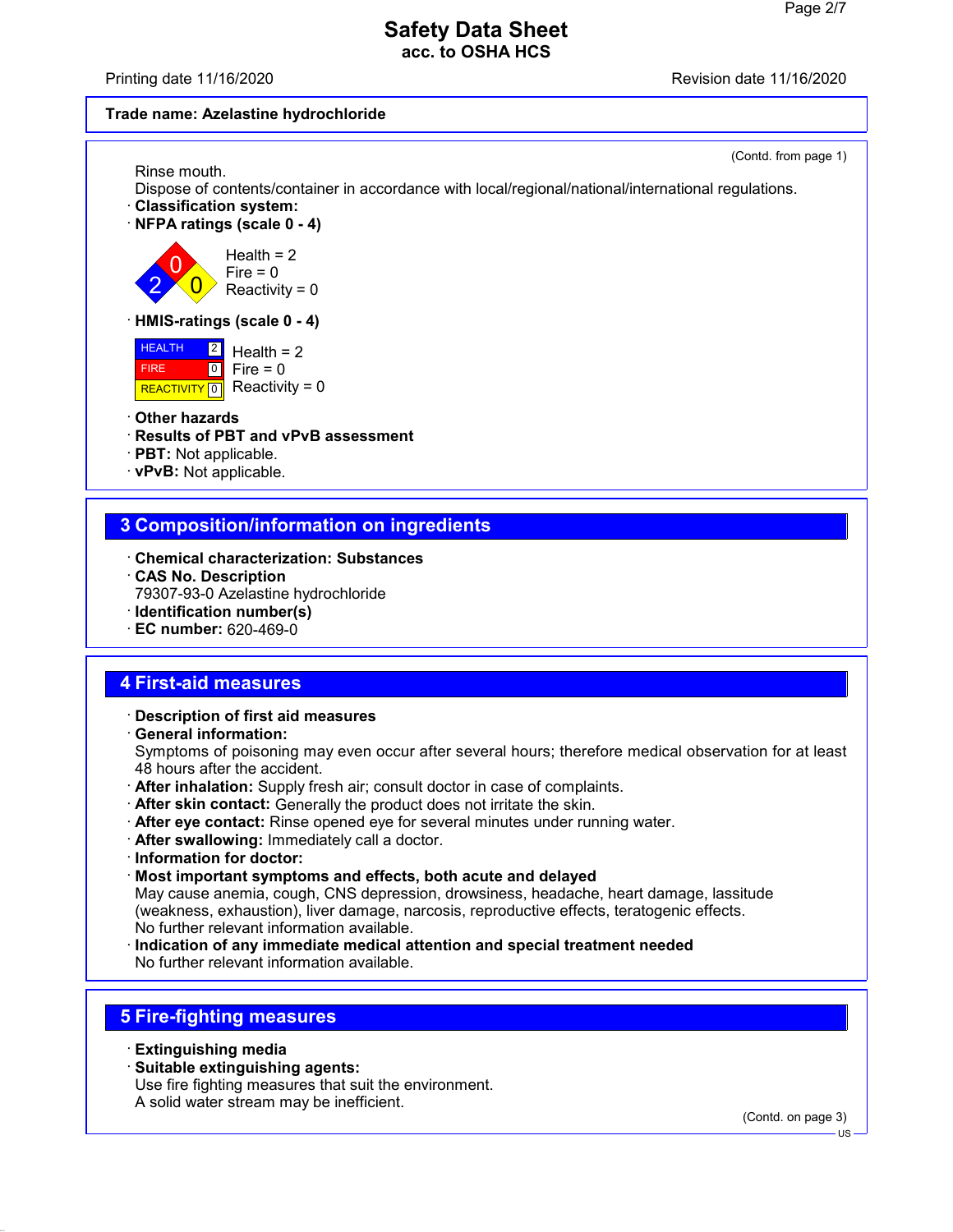Printing date 11/16/2020 **Review Accord 2012** Revision date 11/16/2020

(Contd. from page 2)

#### **Trade name: Azelastine hydrochloride**

- · **Special hazards arising from the substance or mixture** No further relevant information available. · **Advice for firefighters**
- · **Protective equipment:** No special measures required.

#### **6 Accidental release measures**

- · **Personal precautions, protective equipment and emergency procedures** Not required.
- · **Environmental precautions:** Do not allow to enter sewers/ surface or ground water.
- · **Methods and material for containment and cleaning up:** Pick up mechanically.
- · **Reference to other sections**
- See Section 7 for information on safe handling.
- See Section 8 for information on personal protection equipment.
- See Section 13 for disposal information.
- · **Protective Action Criteria for Chemicals**
- · **PAC-1:** Substance is not listed.
- · **PAC-2:** Substance is not listed.
- · **PAC-3:** Substance is not listed.

#### **7 Handling and storage**

- · **Handling:**
- · **Precautions for safe handling** No special precautions are necessary if used correctly. Avoid breathing dust/fume/gas/mist/vapours/spray. Avoid prolonged or repeated exposure. Keep away from sources of ignition. Take precautionary measures against static discharge.re.
- · **Information about protection against explosions and fires:** No special measures required.
- · **Conditions for safe storage, including any incompatibilities**

Keep container tightly closed.

Store in accordance with information listed on the product insert.

- · **Storage:**
- · **Requirements to be met by storerooms and receptacles:** No special requirements.
- · **Information about storage in one common storage facility:** Not required.
- · **Further information about storage conditions:** None.
- · **Specific end use(s)** No further relevant information available.

#### **8 Exposure controls/personal protection**

· **Additional information about design of technical systems:** No further data; see item 7.

- · **Control parameters**
- · **Components with limit values that require monitoring at the workplace:**

The following constituent is the only constituent of the product which has a PEL, TLV or other recommended exposure limit.

The following constituents are the only constituents of the product which have a PEL, TLV or other recommended exposure limit.

At this time, the remaining constituent has no known exposure limits.

At this time, the other constituents have no known exposure limits.

· **Additional information:** The lists that were valid during the creation were used as basis.

(Contd. on page 4)

US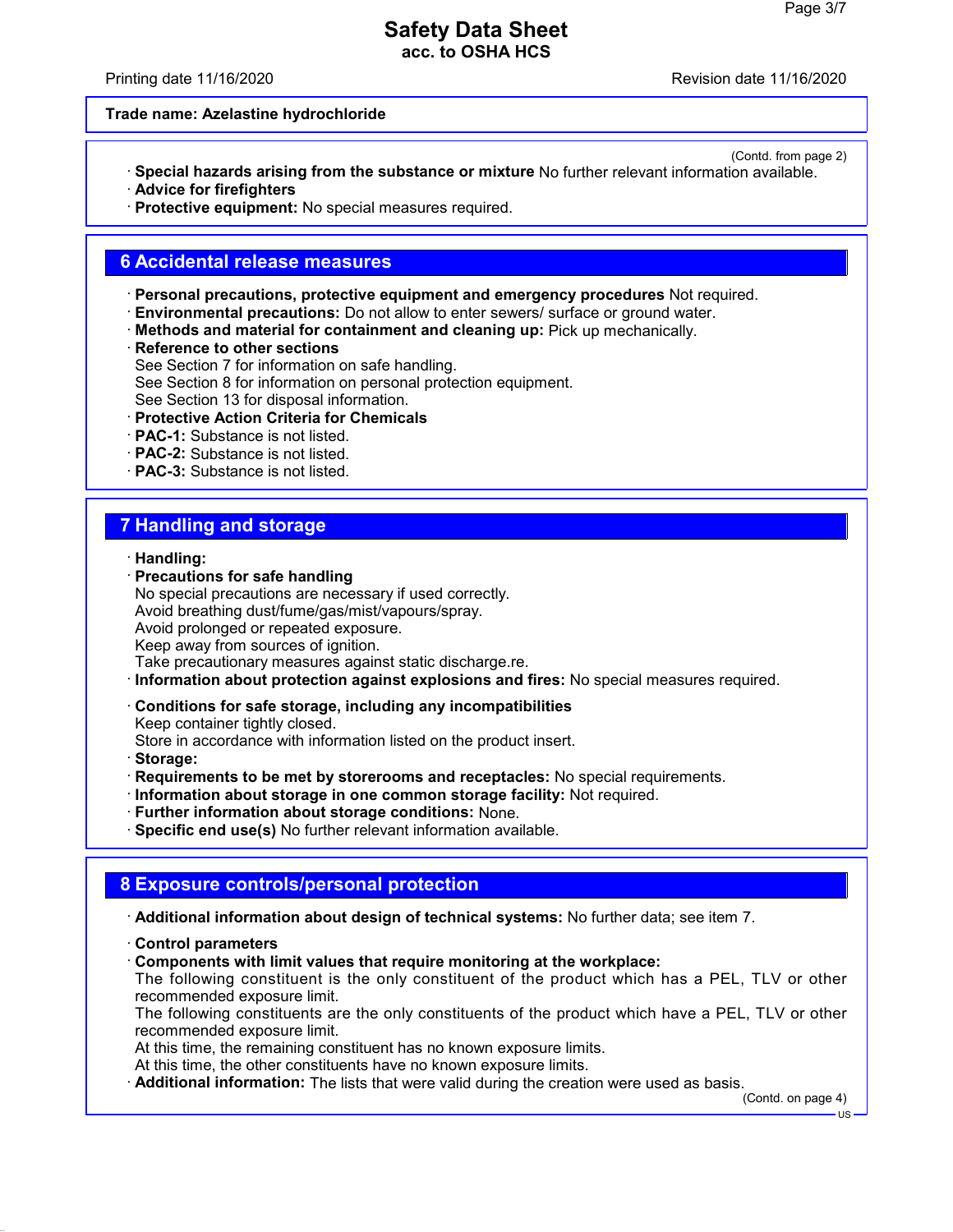Printing date 11/16/2020 **Review Accord 2012** Revision date 11/16/2020

#### **Trade name: Azelastine hydrochloride**

(Contd. from page 3)

- · **Exposure controls**
- · **Personal protective equipment:**
- · **General protective and hygienic measures:** Wash hands before breaks and at the end of work.
- · **Breathing equipment:** Not required.
- · **Protection of hands:**

The glove material has to be impermeable and resistant to the product/ the substance/ the preparation. Due to missing tests no recommendation to the glove material can be given for the product/ the preparation/ the chemical mixture.

Selection of the glove material on consideration of the penetration times, rates of diffusion and the degradation

· **Material of gloves**

The selection of the suitable gloves does not only depend on the material, but also on further marks of quality and varies from manufacturer to manufacturer.

· **Penetration time of glove material**

The exact break through time has to be found out by the manufacturer of the protective gloves and has to be observed.

· **Eye protection:** Not required.

## **9 Physical and chemical properties**

|                                             | Information on basic physical and chemical properties |  |
|---------------------------------------------|-------------------------------------------------------|--|
| <b>General Information</b><br>· Appearance: |                                                       |  |
| Form:                                       | Crystalline                                           |  |
| Color:                                      | Not determined.                                       |  |
| · Odor:                                     | Characteristic                                        |  |
| <b>Structural Formula</b>                   | C22H24CIN3O • HCI                                     |  |
| <b>Molecular Weight</b>                     | 418.4 g/mol                                           |  |
| Odor threshold:                             | Not determined.                                       |  |
| · pH-value:                                 | Not applicable.                                       |  |
| Change in condition                         |                                                       |  |
| <b>Melting point/Melting range:</b>         | Undetermined.                                         |  |
| <b>Boiling point/Boiling range:</b>         | Undetermined.                                         |  |
| · Flash point:                              | Not applicable.                                       |  |
| · Flammability (solid, gaseous):            | Product is not flammable.                             |  |
| Decomposition temperature:                  | Not determined.                                       |  |
| · Auto igniting:                            | Not determined.                                       |  |
| Danger of explosion:                        | Product does not present an explosion hazard.         |  |
| <b>Explosion limits:</b>                    |                                                       |  |
| Lower:                                      | Not determined.                                       |  |
| Upper:                                      | Not determined.                                       |  |
| · Vapor pressure:                           | Not applicable.                                       |  |
| Density:                                    | Not determined.                                       |  |
| <b>Relative density</b>                     | Not determined.                                       |  |
| · Vapor density                             | Not applicable.                                       |  |
| <b>Evaporation rate</b>                     | Not applicable.                                       |  |
|                                             | (Contd. on page 5)                                    |  |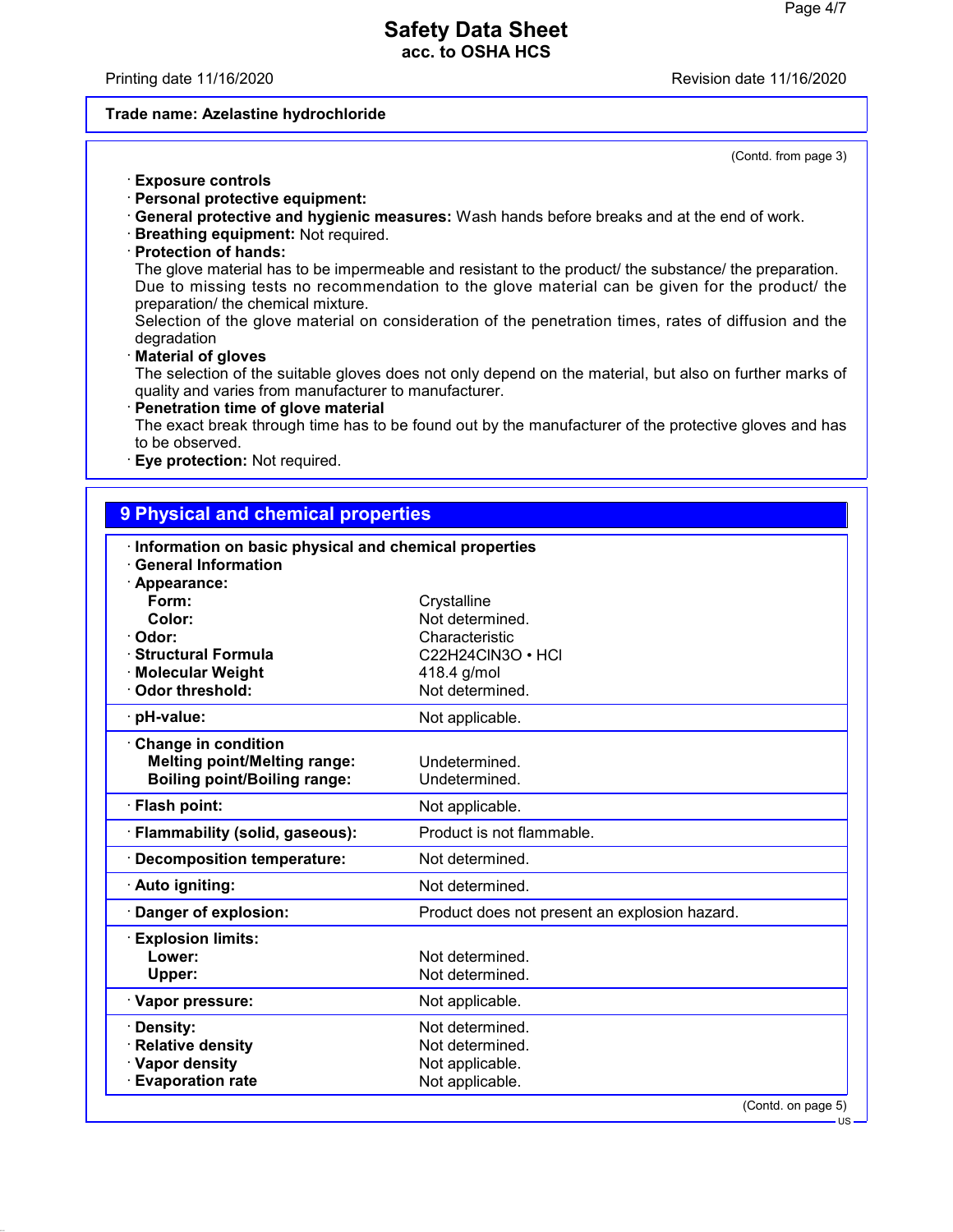Printing date 11/16/2020 **Review Accord 2012** Revision date 11/16/2020

#### **Trade name: Azelastine hydrochloride**

|                                                            | (Contd. from page 4)                                                                         |  |
|------------------------------------------------------------|----------------------------------------------------------------------------------------------|--|
| · Solubility in / Miscibility with<br>Water:               | Not determined.                                                                              |  |
| · Partition coefficient (n-octanol/water): Not determined. |                                                                                              |  |
| · Viscosity:                                               |                                                                                              |  |
| Dynamic:                                                   | Not applicable.                                                                              |  |
| Kinematic:                                                 | Not applicable.                                                                              |  |
| <b>SOLUBILITY</b>                                          | ~0.25 mg/ml in a 1:3 solution of DMSO:PBS (pH 7.2); ~0.25,<br>10, 1 mg/ml in EtOH, DMSO, DMF |  |
| Other information                                          | No further relevant information available.                                                   |  |

#### **10 Stability and reactivity**

· **Reactivity** No further relevant information available.

- · **Chemical stability**
- · **Thermal decomposition / conditions to be avoided:** No decomposition if used according to specifications.
- · **Possibility of hazardous reactions** No dangerous reactions known.
- · **Conditions to avoid** No further relevant information available.
- · **Incompatible materials:** strong oxidizing agents
- · **Hazardous decomposition products:** carbon oxides, nitrogen oxides, phosgene

## **11 Toxicological information**

- · **RTECS Number** TH9203900
- · **Information on toxicological effects**
- · **Acute toxicity:**

#### · **LD/LC50 values that are relevant for classification:**

| Oral LD50 | $143$ mg/kg (mouse)                    |
|-----------|----------------------------------------|
|           | 580 mg/kg (rat)                        |
|           | Subcutaneous LD50 59,600 µg/kg (mouse) |
|           | $\vert$ 80,500 µg/kg (rat)             |

#### · **Primary irritant effect:**

- · **on the skin:** No irritant effect.
- · **on the eye:** No irritating effect.
- · **Sensitization:** No sensitizing effects known.
- · **Additional toxicological information:**
- · **Carcinogenic categories**
- · **IARC (International Agency for Research on Cancer)** Substance is not listed.
- · **NTP (National Toxicology Program)** Substance is not listed.
- · **OSHA-Ca (Occupational Safety & Health Administration)** Substance is not listed.

## **12 Ecological information**

- · **Toxicity**
- · **Aquatic toxicity:** No further relevant information available.
- · **Persistence and degradability** No further relevant information available.

(Contd. on page 6)

 $H<sub>S</sub>$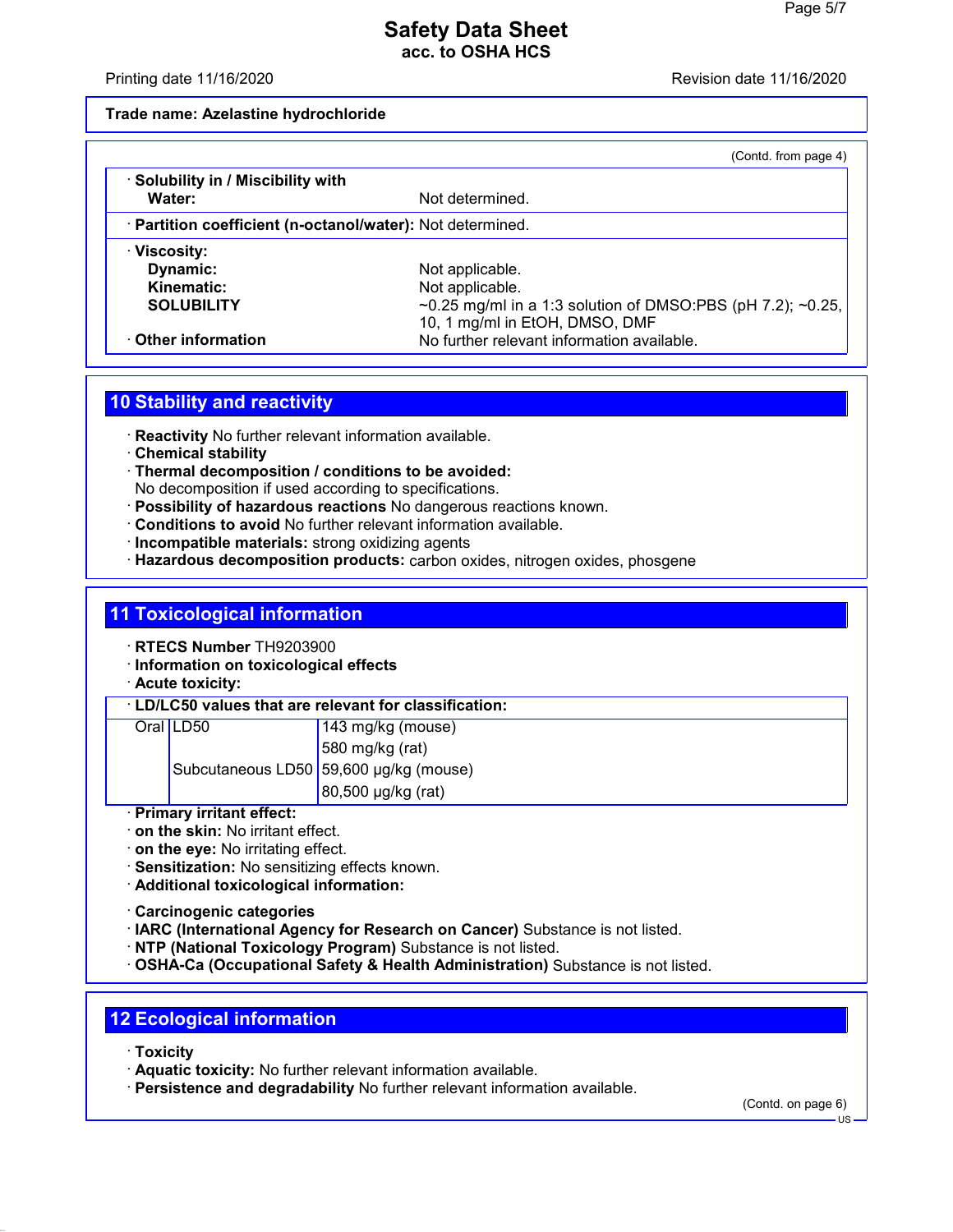Printing date 11/16/2020 **Review Accord 2012** Revision date 11/16/2020

#### **Trade name: Azelastine hydrochloride**

(Contd. from page 5)

- · **Behavior in environmental systems:**
- · **Bioaccumulative potential** No further relevant information available.
- · **Mobility in soil** No further relevant information available.
- · **Additional ecological information:**
- · **General notes:**

Water hazard class 1 (Self-assessment): slightly hazardous for water

Do not allow undiluted product or large quantities of it to reach ground water, water course or sewage system.

- · **Results of PBT and vPvB assessment**
- · **PBT:** Not applicable.
- · **vPvB:** Not applicable.
- · **Other adverse effects** No further relevant information available.

#### **13 Disposal considerations**

· **Waste treatment methods**

· **Recommendation:**

Must not be disposed of together with household garbage. Do not allow product to reach sewage system.

· **Uncleaned packagings:**

· **Recommendation:** Disposal must be made according to official regulations.

| <b>14 Transport information</b>                                                                      |                 |  |
|------------------------------------------------------------------------------------------------------|-----------------|--|
| · UN-Number<br>· DOT, IMDG, IATA                                                                     | not regulated   |  |
| · UN proper shipping name<br>· DOT, IMDG, IATA                                                       | not regulated   |  |
| · Transport hazard class(es)                                                                         |                 |  |
| · DOT, ADN, IMDG, IATA<br>· Class                                                                    | not regulated   |  |
| · Packing group<br>DOT, IMDG, IATA                                                                   | not regulated   |  |
| · Environmental hazards:                                                                             | Not applicable. |  |
| · Special precautions for user                                                                       | Not applicable. |  |
| Transport in bulk according to Annex II of<br><b>MARPOL73/78 and the IBC Code</b><br>Not applicable. |                 |  |
| · UN "Model Regulation":                                                                             | not regulated   |  |

## **15 Regulatory information**

· **Safety, health and environmental regulations/legislation specific for the substance or mixture** · **Sara**

· **Section 355 (extremely hazardous substances):** Substance is not listed.

· **Section 313 (Specific toxic chemical listings):** Substance is not listed.

(Contd. on page 7)

US